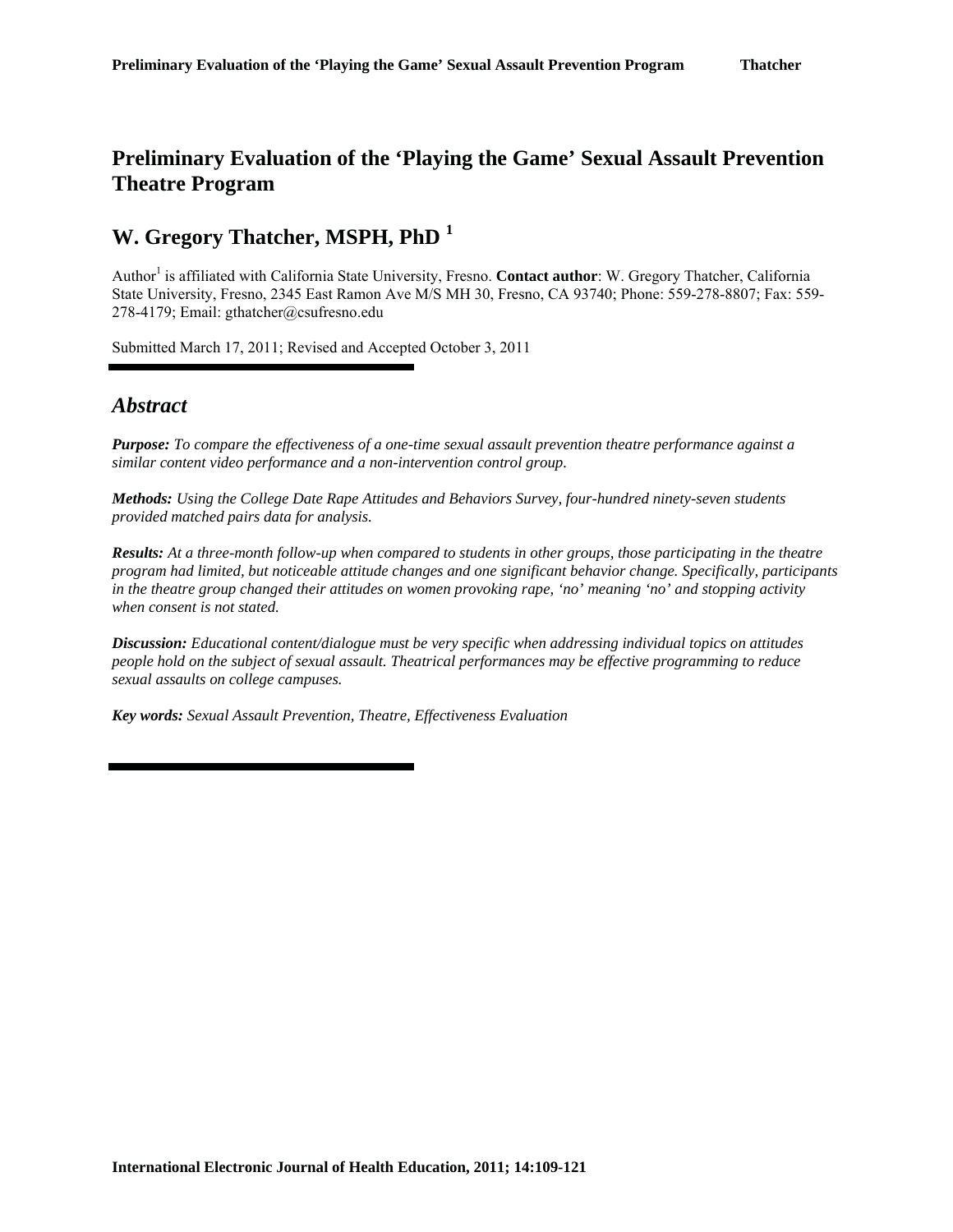## **Introduction**

**N**ational studies estimated 18-25% of all women have been raped during their lifetime and that 12- 20% of college women have been raped during their college years.<sup>1-4</sup> Of these women, more than  $80\%$ knew their rapist with 62% reporting being raped by a current or former partner or boyfriend and 21% being raped by an acquaintance.  $2$  Fewer than five percent of college women and men who are victims of rape or attempted rape reported it to the police, making rape one of the most (if not the most) underreported violent crimes in the United States.<sup>3</sup> While approximately two-thirds of the victims tell someone such as a friend (but usually not a family member or college official), fears associated with the act of coming forward (e.g., further emotional trauma or having to relive the experience during the legal process) often ensures the perpetrator will not be caught and the victim will not receive the necessary assistance. Further, this lack of reporting and the often detrimental psychological effect on the student's life frequently go unnoticed by college personnel and the extent of the true problem is therefore masked in secrecy.

One major challenge to accurate prevalence rates of the problem and for determining the best programming for the population is the differences in defining rape.<sup>3,5</sup> Often, acquaintance rape victims do not label the assault as rape and therefore fall into a sense of denial the act really took place. Others tend to place the blame on themselves for the occurrence, believing an acquaintance is not capable of such an act or that their behaviors somehow lead the individual on.<sup>3</sup> Additionally, victims of acquaintance rape frequently cite a myriad of reasons for not reporting the assault to the police (e.g., embarrassment and shame, fear of publicity, reprisal from the assailant, social isolation from the assailant's friends, self-blame for drinking or using drugs before the rape, and mistrust of the campus judicial system).<sup>6</sup>

Since the early 1990's, when mandated sexual assault prevention programming was initiated, $^7$  many colleges and universities have instituted sexual assault prevention education programs. Key components of these programs have centered on educating males and females on the dangers and inaccuracies of rape myths, empathy induction techniques, risky dating and rape awareness behaviors, communication patterns expressing both intentions and expectations, and incidence and

prevalence rates of the problem. $8-13$  These programs are often implemented using a variety of techniques such as videos, interactive skits, role-playing, theatre, rape survivor stories, as well as basic lecture format.<sup>14</sup> A major concern however, has been that these varied components and formats for presentation often make it difficult to evaluate the effectiveness of such programming and findings are often further confounded because of low sample sizes, short-term follow-up periods, lack of adequate experimental designs that include control subjects, and the use of inaccurate or inappropriate measures.<sup>9-11</sup>

Some argued that programming is not useful or effective as a primary prevention tool because they are typically not designed to prevent the first incident of sexual assault perpetration.<sup>15</sup> They contended that initial sexual experiences are often forced encounters usually taking place at a much younger age and therefore some women may already have experience with sexual assault, precluding any programming on the topic being effective.<sup>15</sup> Further, a meta-analytic examination of program effectiveness noted changes are not generally recognized for rape empathy or rape awareness behaviors, but are recognized for rape attitudes, rape knowledge, and behavioral intent.<sup>11</sup> Most of the programs reviewed were held with mixed-gender formats, although the largest effect sizes were noted in the all-female programs. Perhaps it is simply that researchers are not addressing the right population with the right components or perhaps the problem is so pervasive and ingrained that no programming will ultimately have the effect everyone wishes and the problem is here to stay.

This analysis provides results of evaluation of effectiveness on a one-time sexual assault prevention theatre program conducted at a mid-sized university on the west coast. Using two methodologically similar programs in two different forms of presentation media (i.e., theatre and pre-recorded video presentation), groups of students were asked to participate in "an honest, constructive, and balanced approach to two of the problems integral to date rape, alcohol abuse and inability to communicate effectively about sex."<sup>16</sup> The components of the program and the evaluation measures used were designed to improve programming at the collegiate level.

# **Method**

Permission was obtained from the producer of the pre-recorded video presentation '*Playing the Game*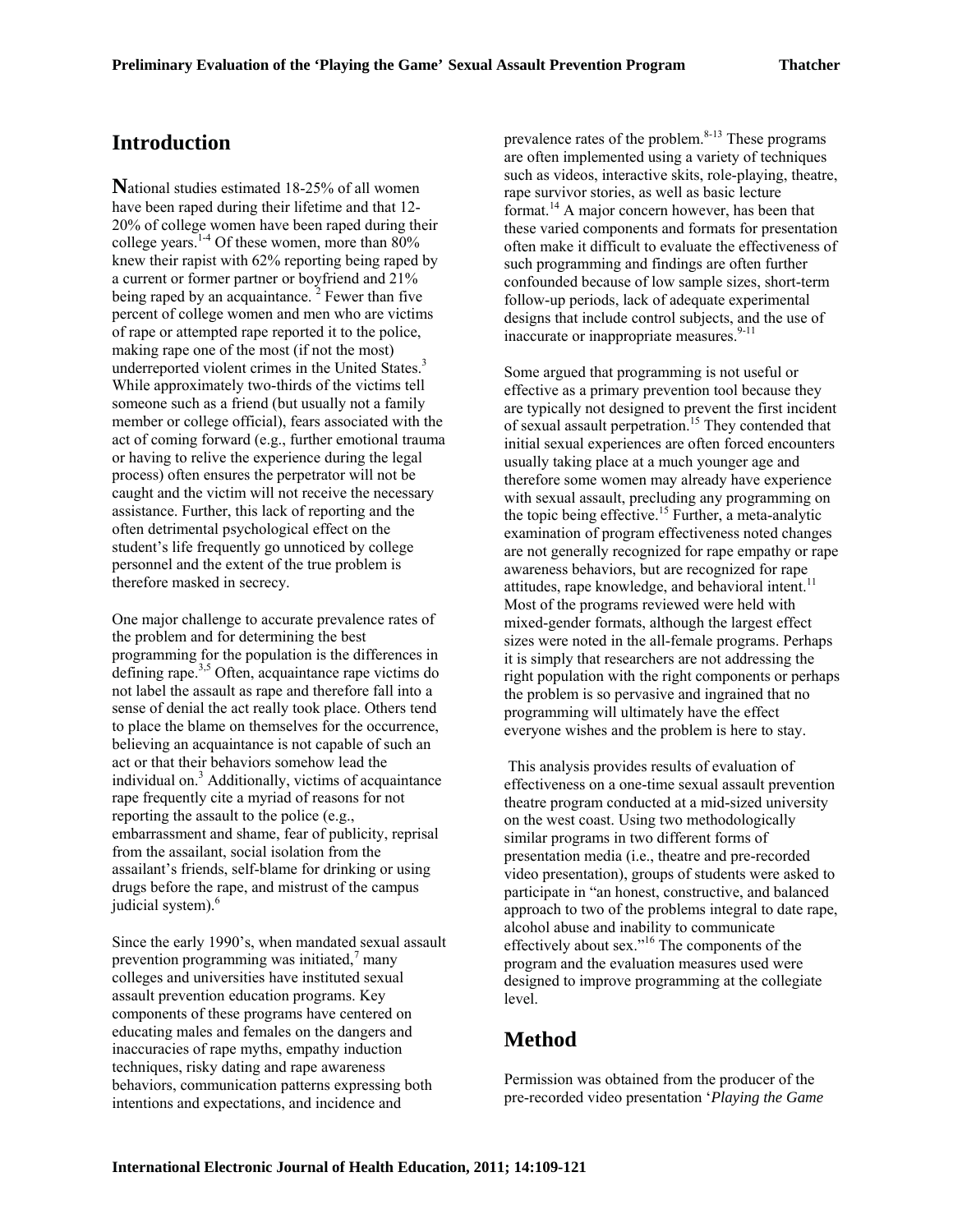*2'* <sup>17</sup> and it was adapted to a live theatrical performance and subsequently presented in February, 2010. Similar to the protocol assigned to presenting the video, a post-theatrical performance educational discussion was held with participants to clarify the intent and reinforce the message(s) of the presentation. All procedures used were approved by the California State University, Fresno Institutional Review Board for the Protection of Human Subjects. The program was evaluated using a pre-post assessment design with a comparison group and 3 month follow-up.

### *Student Recruitment*

Program participants were recruited in two ways. First, faculty involved with the campus Alcohol Safety Council were requested to mention the project at their respective college faculty meetings to elicit interest in participation from faculty convening classes in the spring 2010 semester. Twenty-eight classes were identified through this process. These classes were randomly divided into one of three groups (i.e., theatre, video and control). The selection process yielded ten theatre classes (n=315 students), nine video group classes (n=217 students), and nine control group classes (n=296 students). The classes chosen for the control group were offered the opportunity to receive the video-taped presentation after the 3-month follow-up.

Second, participants were recruited for the theatre event by contacting three main sources of on-campus student life: athletics, Greeks, and on-campus housing. Each of these groups require educational events be made available each semester and this health-risk prevention event was determined appropriate and subsequently added to the roster of acceptable presentations open for students to attend. Two weeks prior to the event, flyers were posted in each on-campus dormitory and Greek residences. Athletes were sent an email from the assistant athletic director that was developed by the principal investigator introducing the event and encouraging attendance. In each format for student recruitment, it was stressed that participation was voluntary. Prior to participation in the pretest research questionnaire, students were provided a detailed description of the survey and program they were to be involved. Each student was required to sign a consent form for participation in the program.

### *Participation*

Immediately prior to attending one of three theatrical performances (i.e., 11:00 am, 6:00 pm and 7:30 pm), a total of 461 students from ten classes, athletics, Greek, and on-campus housing were asked to complete a 36-item questionnaire. Of those, 433 students (93.9%) completed usable questionnaires. The remaining 28 students either declined participation in the survey or submitted a questionnaire that contained more than five missing data points and were not included in the analysis. Of the 433 participants providing useable questionnaires, 273 (63.1%) were female and 160 (37.0%) were male.

Participating faculty holding control group classes were asked to make time for surveys to be completed in their classrooms during the same week as the theatrical performances. Each of the nine faculty holding control group classes were able to accommodate this schedule and were surveyed during the second week of February, 2010. Of the 296 students enrolled in the control group courses, 271 (91.6%) provided useable questionnaires. The remaining 25 students were either absent, declined participation, or submitted a questionnaire that contained more than five missing data points and were not included in the analysis. Of the 271 participants providing useable questionnaires, 154 (57.3%) were female and 115 (42.8%) were male.

Similarly, each of the nine faculty holding video group classes scheduled the presentation and surveys during the second week of February, 2010. Of the 217 students enrolled in the video group courses, 164 (75.6%) provided useable questionnaires. One video group course with an enrollment of 32 students was informed by their instructor that the event was not mandatory and she would not be in attendance the day of the presentation. As a result, only eight students were in attendance the day of the presentation. Data for these eight students were included in the analysis. The remaining 29 students were either absent, declined participation, or submitted a questionnaire that contained more than five missing data points and were not included in the analysis. Of the 164 participants providing useable questionnaires, 84 (51.2%) were female and 80 (48.8%) were male. In total, 868 students participated in the pre-test survey.

Nine weeks after the initial presentations, students were asked to complete the questionnaire a second time to determine if attitude or behavioral changes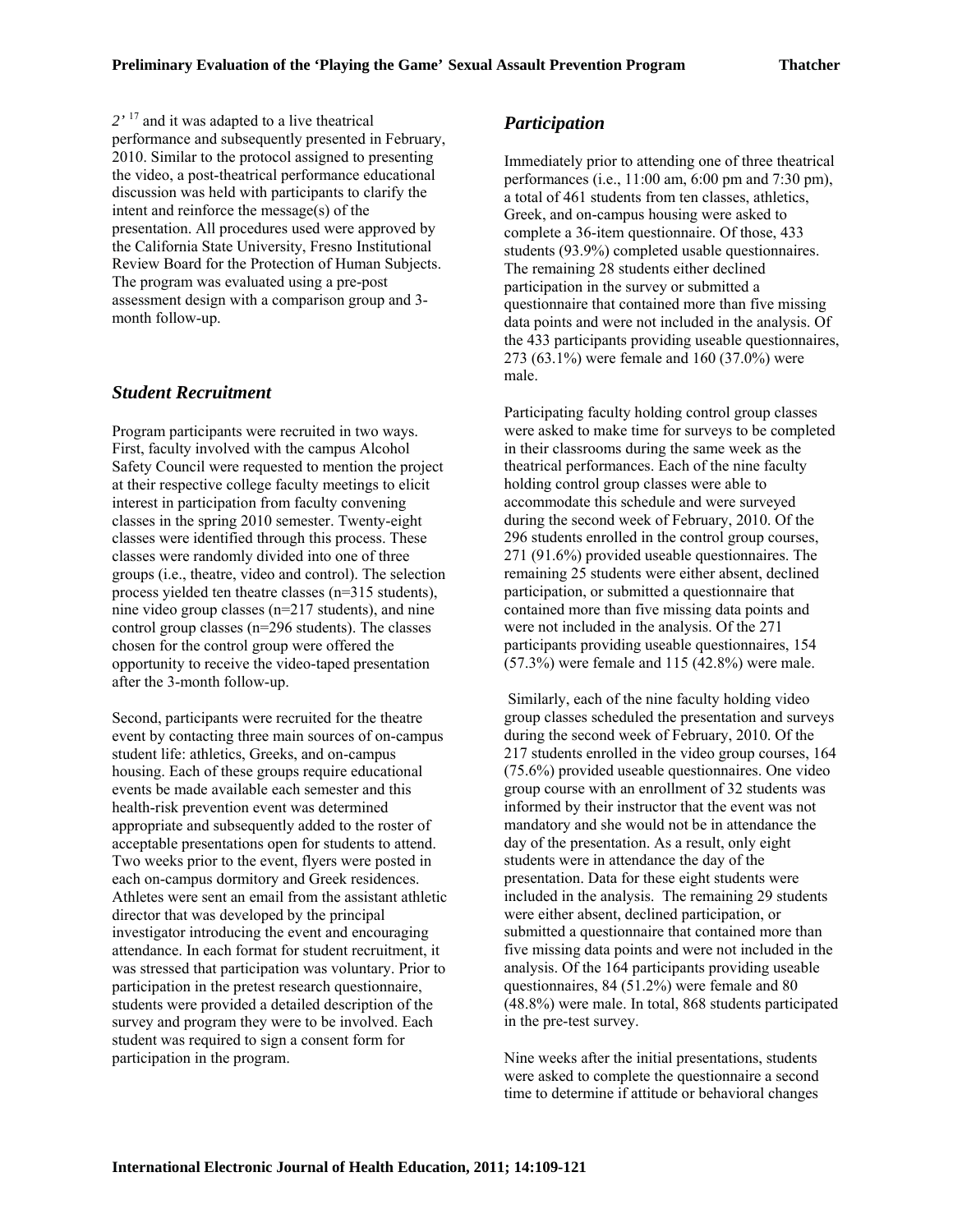could be determined. Surveying of the video and control groups held the same protocol used at pretest. Surveying of the theatre groups were completed using in-class surveying for the ten pre-determined classes, organized house visits during each participating Greek chapters weekly meeting, a predetermined post-test survey date for participating athletes was completed at the university library, and organized dormitory visits for each on-campus housing group. Of the original 433 participants in the theatre group, 195 (45.0%) provided useable post-test data. Of the original 271 participants in the control group, 212 (78.2%) provided useable post-test data. Of the original 164 participants in the video group, 90 (54.9%) provided useable post-test data. Overall, 497 (57.3%) students participated in the post-test survey and constitute the matched-pairs being used for analysis. Table 1 contains a breakdown of the participants by selected demographic variables.

### *Intervention Activities*

For three units of course credit, four female and four male undergraduate peer education students completed a 30-hour training on sexual assault and date rape prevention and intervention. Additionally, these students were trained by a professional theatre director to not only act the 15-minute '*Playing the Game*' event, but to stay in character during the 45 minute post-performance dialogue. This was done for the purpose of providing the audience the opportunity to gain insight into the mindset of the character portrayal and subsequently be given the opportunity to discuss the myths and misperceptions associated with that mindset. These same eight students assisted with the facilitated dialogue in the video performance groups.

In order to reinforce the messages of both the theatre and video performances, several themes were discussed post-performance. It was determined that each theatre and video group would have a scripted list of topics to discuss. However, due to the openended question format of each presentation, how indepth each topic was covered was too difficult to measure. Therefore, the authors made note that the following topics were addressed in at least a minimal dialogue for each presentation:

Topic 1: Misinterpretation of both verbal and nonverbal communication.

Facilitators discussed 1) the differences between male and female perspectives on verbally stated intent of behavior (e.g., agreeing to accompany

someone to their room); 2) petting behaviors and the need to set verbal limits; 3) the differences between male and female perspectives on flirty behavior and manner of dress; and 4) the requirements of consent.

Topic 2: Alcohol use and abuse.

Facilitators reinforced that 1) based on state law, alcohol use prohibits actual consent for sexual activity; and 2) alcohol use enhances the difficulty in accurately assessing situations and understanding verbal and non-verbal cues.

Topic 3: What keeps most females and/or males from recognizing such encounters as rape?

Facilitators reinforced 1) that rape can take place between dating partners or two people who know each other; 2) that even when minimal violence is involved such an encounter can still be considered as rape; and 3) that different perceptions and communication patterns by each individual is often the determining factor in the escalation of the event leading to rape.

Topic 4: Ways to decrease the risk of being a victim.

Facilitators discussed 1) setting sexual limits; 2) communicate those sexual limits clearly and candidly to any person you engage in sexual activity with; 3) staying sober; 4) remain in control by never being caught without money or transportation; 5) safe handling of drinks when at a party; and 6) being assertive by saying "no," meaning it, and indicating what they would be prepared to follow through with if the person refuses to accept no as an answer (e.g., "If you rape me, Chris, I'll have you arrested.")

### *Measures*

Researchers measured the attitudes and behaviors of participants using the College Date Rape Attitudes and Behaviors Survey (Appendix 1).<sup>18</sup> This 27-item scale was developed specifically to evaluate the effectiveness of date rape programming and has demonstrated high internal consistency for attitudes (Cronbach's  $\alpha$  = .86) and moderate for behaviors ( $\alpha$  = .67), test-retest reliability (attitudes *r* = .94, behaviors  $r = .89$ ) and construct validity.<sup>18</sup> In addition to typical demographic questions, additional demographic questions for this survey included being a member of an athletic team or Greek organization, whether or not they have attended other sexual assault programming in the past two years and if they had been sexually assaulted and/or raped. For the purpose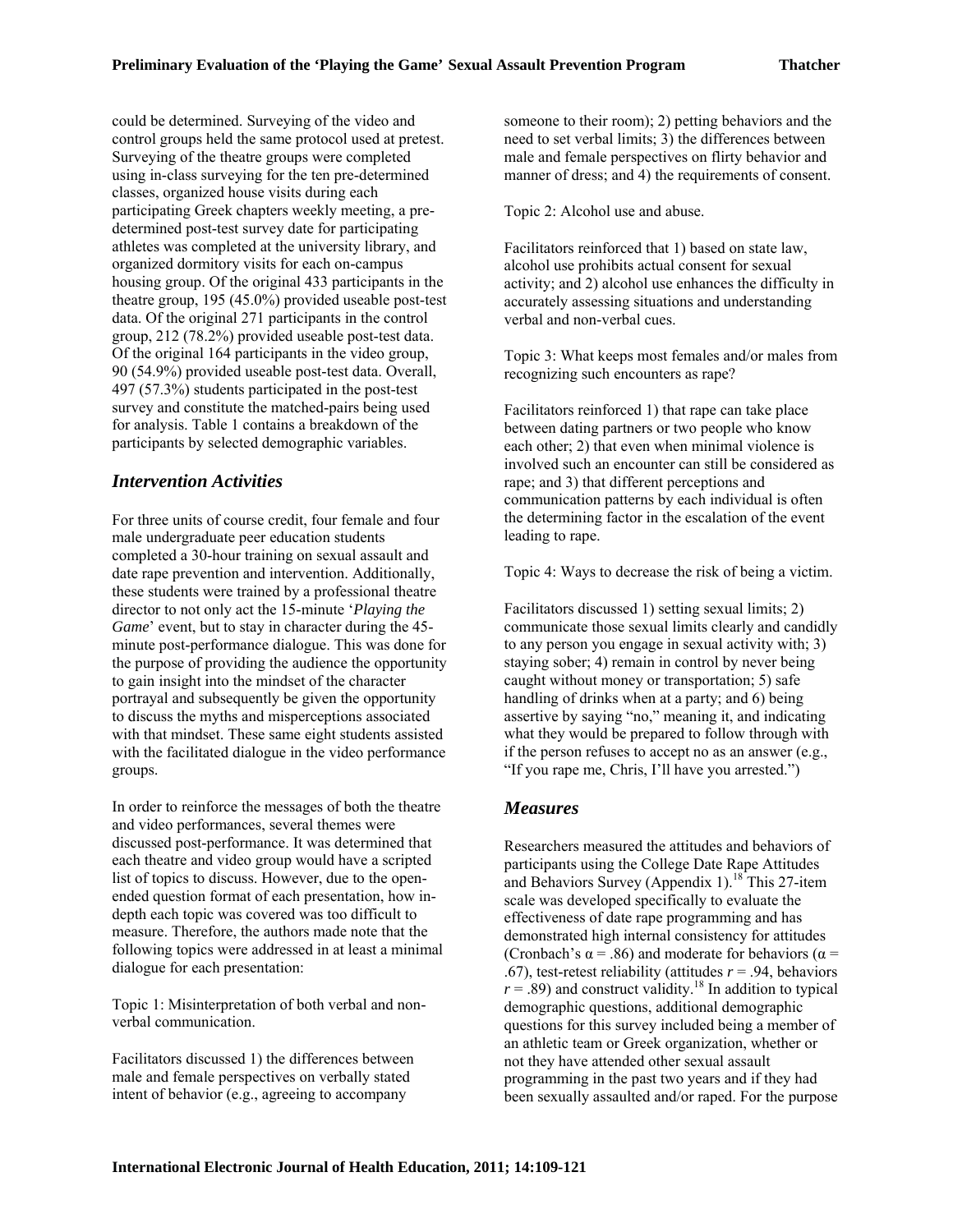of this study, researchers defined sexual assault as any act of violence, either physical or verbal, in which sex is used as a weapon and defined rape as any non-consensual sexual intercourse that is forced upon a person. Both reflect the State of California's recognized definitions.

Items for attitude change are based on 5-point Likert scale ranging from (1) strongly disagree to (5) strongly agree. In the survey, items 1, 9 and 10 reflect attitudes that would be considered desirable in our society and therefore a positive trend would be expected when determining program effectiveness. The remaining items (2-8, 11-20) reflect attitudes that would not be considered desirable in our society and therefore a negative trend would be expected when determining program effectiveness.

Items for behavior change are based on a 5-point Likert scale ranging from (1) always to (5) never. In the survey, items 21 and 27 reflect behaviors that would be considered desirable in our society and therefore a negative trend would be expected when determining program effectiveness. The remaining items (22-26) reflect behaviors that would not be considered desirable in our society and therefore a positive trend would be expected when determining program effectiveness.

### *Statistical Analysis*

Demographic characteristics were compared between the control, video and theatre groups to assess for baseline differences (Table 1). Program impact on attitude and behavior variables were compared using chi-square and one –way analysis of variance procedures. These procedures were used to assess between-group differences over time. The criterion for statistical significance was set at  $p < .05$ . All statistical tests were performed using SAS, version 9.1.

# **Results**

Demographic characteristics of program participants are presented in Table 1. The control and both intervention groups were similar in gender, although men were underrepresented in the sample as a whole (59.2% female, 40.8% male). This is nearly identical when reviewing the gender composition of the University's population (59.1% female, 40.9% male).<sup>19</sup> Ethnicity and being a member of an athletic team or Greek organization were also found to be similar across each group. Overall, 89 participants (17.9%) reported having been victims of sexual

assault and 21 (4.2%) reported having been victims of rape. Significant differences were noted between the theatre and control groups for sexual assault (20.5% vs. 15.1%, F 4.00, df =2, *p* = .0191) and having been raped (5.6% vs. 1.9%, F 3.87, df = 2,  $p =$ .0217).

### *Attitude Changes:*

With respect to differences of mean attitude change among the three groups, only five variables were found to be significant (Table 2). When identifying changes considered to be more socially appropriate, theatre group participants (mean change +0.06) significantly changed their attitude toward the variable "I believe that alcohol and other drugs affect my sexual decision making" (F=4.54, df = 2,  $p =$ .0141). Video group participants (mean change -0.01) and control group participants (mean change -0.02) both demonstrated a regressed attitude toward how alcohol affects their sexual decision making.

When identifying changes to attitudes considered to be less socially appropriate, theatre group participants mean attitude change (-0.03) for recognizing that when a woman says 'no' to sex she actually means 'no' was significantly different when compared to the video (0.04) and control (0.07) groups ( $F = 2.59$ , df = 2,  $p = .0495$ ). Further, both the theatre  $(-0.05)$  and video

(-0.04) groups demonstrated significant attitude change when compared to the control group (0.10) for understanding that women do not provoke rape by their behavior ( $F = 6.29$ ,  $df = 2$ ,  $p = .0020$ ).

Compared to the video (0.04) and control (0.02) groups, theatre group participants (-0.05) changed their attitude toward the variable "In most cases, when a woman was raped, she was asking for it"  $(F =$ 5.84,  $df = 2$ ,  $p = .0032$ ). Finally, when comparing the control group  $(0.01)$  to the theatre  $(-0.10)$  and video (-0.04) groups, a significant difference was noted for the attitude variable "When a woman fondles a man's genitals it means she has consented to sexual intercourse" ( $F = 3.37$ , d $f = 2$ ,  $p = .0355$ ).

### *Behavior Changes:*

Table 3 reports the changes in behavior between the three groups for each of the seven variables associated with sexual assault. Only one behavioral statement, "I stop the first time my date says "no" to sexual activity" was found to be significantly different between the groups. Specifically, control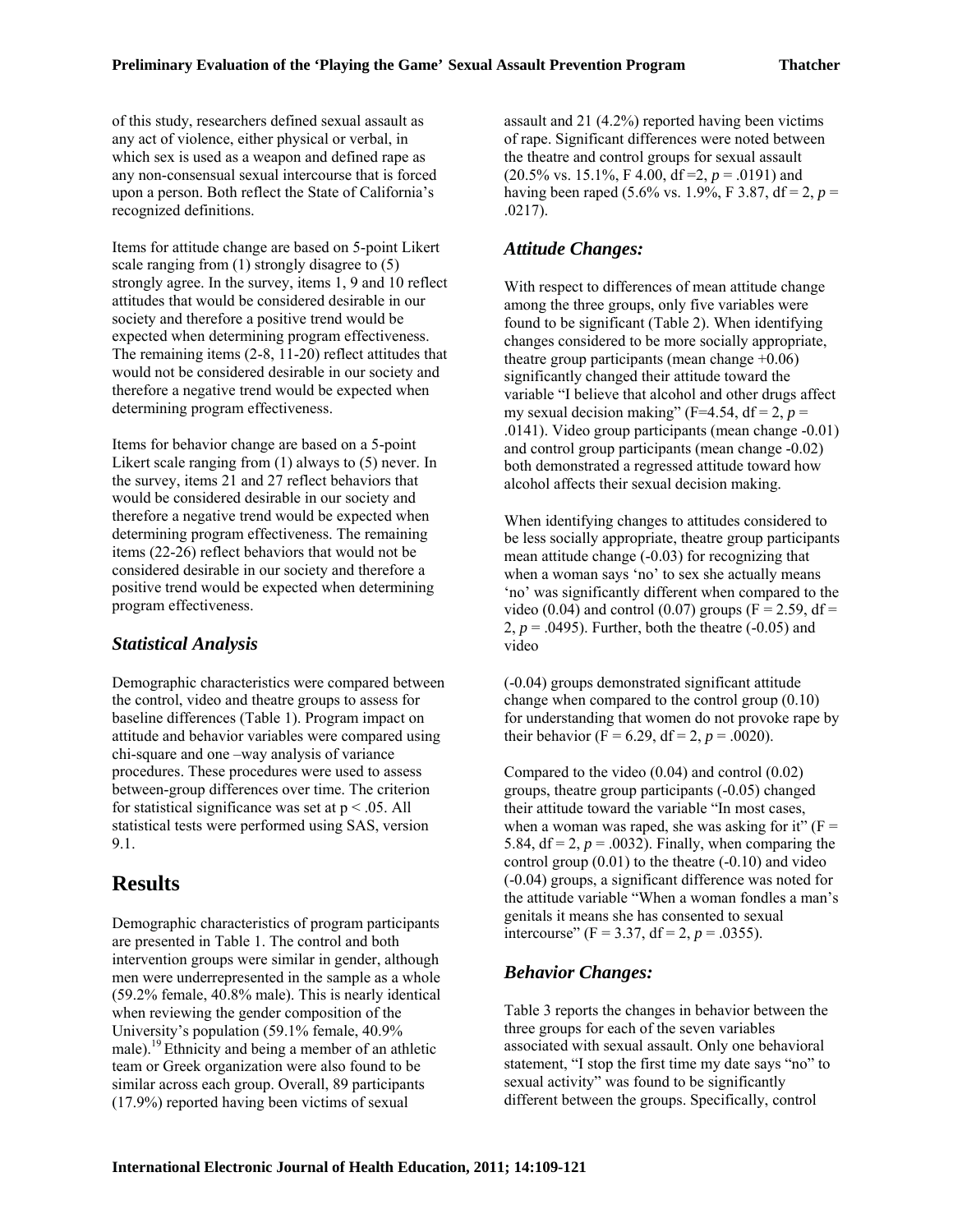group participants (0.04) reported worsening their behavior when compared to participants in the theatre  $(-0.02)$  and video  $(-0.03)$  groups  $(F = 3.13, df = 2, p =$ .0450).

### **Discussion**

This study was conducted to provide preliminary evaluation of a live theatrical performance by comparing to a similar content video presentation and a non-intervention control. Specifically, this study examined if there were changes in attitudes and/or behaviors related to rape and sexual assault after live theatrical performance.

In the present study, 17.9% of participants reported having been victims of sexual assault and 4.2% reported having been victims of completed rape. These rates are much less than rates reported by previous studies.<sup>1-4</sup> Due to the self-report nature of the survey used, it is difficult to determine if these rates are accurate or reflect biases that would hinder the analysis of the program's effectiveness. However, two control group, two video group and eight theatre group participants changed their reporting during the three month follow-up period may provide further strength of this study. The changes from pretest to posttest suggest one of two possibilities: 1) more participants in the theatre group were sexually assaulted and/or raped during the 3 month follow-up period; or 2) the program elicited a change in the participants making it more comfortable for them to be open about a previous assault. Regardless of which possible explanation, future research to examine the reason for this difference is needed.

Further, five groups of participants (two video and three theatre groups) changed their reporting of being sexually assaulted at pretest to being raped at posttest. Baring the chance the participants were raped during the three-month follow-up period, this suggests the program had a beneficial effect in assisting participants in defining for themselves what occurred. The work of Fischer and colleagues<sup>3</sup> and Rozee and Koss<sup>5</sup> have both written on the difficulties among acquaintance rape victims not labeling the assault as rape. These changes in the postperformance reporting may therefore be an important aspect further study. If participants felt more comfortable in defining and divulging their previous assaults, a program of this nature may be indicated as a useful tool for victims in the recovery process.

The present study identified statistically significant change on only five attitude variables and one

behavior variable. It is encouraging however that those variables identified as significant were the central themes of the presentation. This suggests that while the topics of sexual assault and rape are very difficult to discuss effectively in a one-time event, presenting a highly focused message and the use of more robust follow-up dialogue could create significant change. Future programming would be benefitted by determining if it is possible to isolate or tailor the presentation to certain populations most accepting of specific themes. For example, determining if a gender-specific or age-specific audience is more readily accepting of the information when compared to mixed-gender or varied aged groups. Moreover, in order to potentially improve program fidelity, addressing the cultural or diversity issues that may be present in target populations would also be important.

Further, when compared to a similar content video presentation and a non-intervention control group, interactive theatre was determined to be more effective in producing attitude change. This finding is consistent with previous research and indicates a live theatrical performance may offer improved program effectiveness.<sup>14</sup> However, the short term follow-up for this investigation must be taken into account. It cannot be determined if significant changes will maintain effect over longer periods of time. Future research determining the effectiveness of the program and other sexual assault prevention programs should attempt to utilize longer follow-up periods.

#### *Limitations*

There are a number of sampling limitations to this investigation. First, this was more a convenience sample even it was attempted to be a randomly selected classes into the three experimental or control groups initially. It was not possible to determine if those participants were in fact representative of the larger student body. Second, the recruiting of classes to participate in the program was completed by word of mouth from representatives of a campus committee (Alcohol Safety Council – Faculty Sub-Committee). While each college on campus has a representative on the committee and each college had classes participate in the program, it was not able to determine to what extent each college was ultimately represented.

While the gender and ethnic makeup of the participants was consistent with that of the University as a whole, the study did not provide the opportunity for the sample to be selected other than that of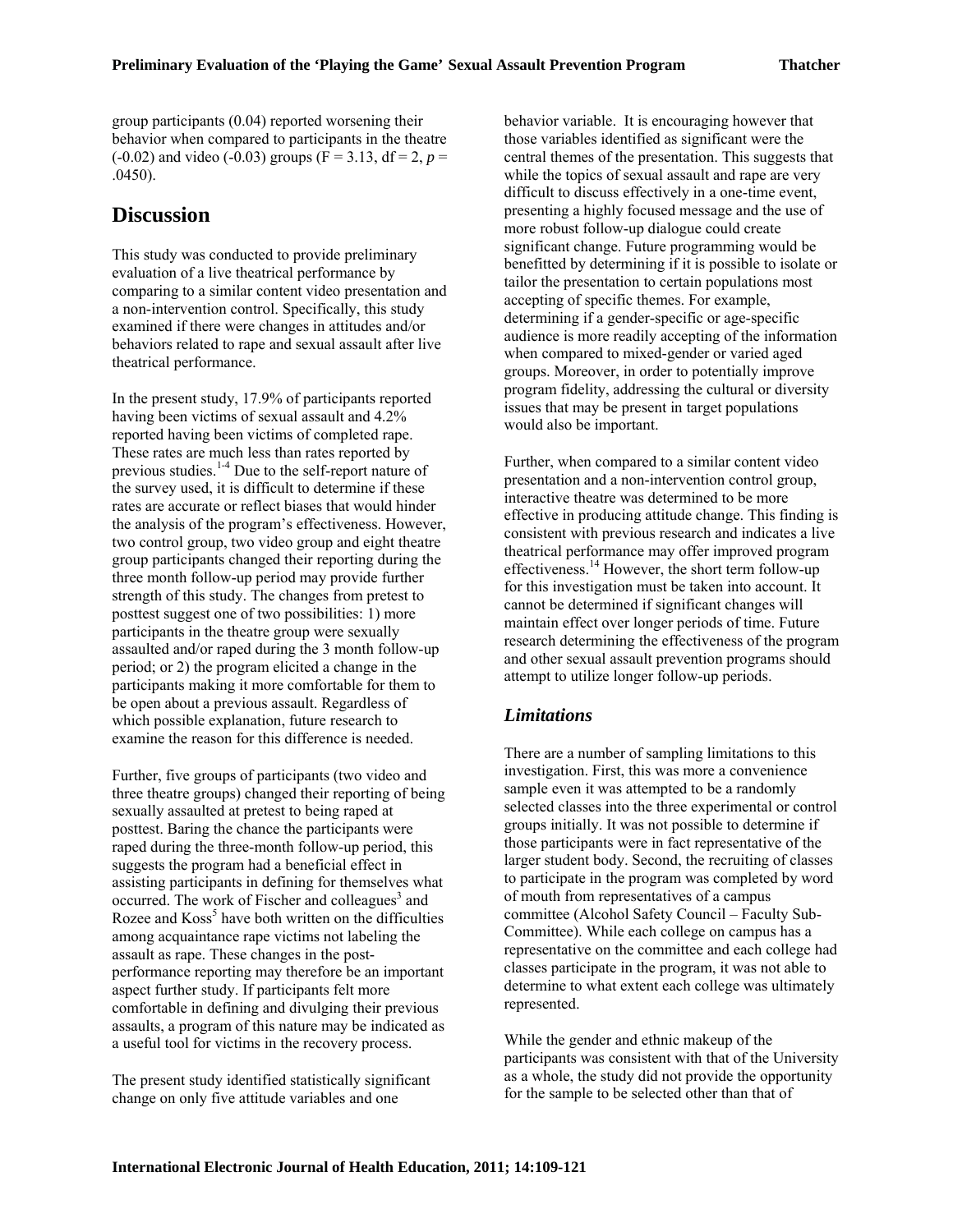convenience. Further, because the sample of participants was a college population, generalizability with community sample may be limited.

Another point that should be kept in mind when interpreting the results of this study is that data were obtained through self-report instruments. The instrument contained sensitive questions that may have been awkward or uncomfortable for the participant to answer and the use of Likert scales are vulnerable to several types of bias. With content matter centering on an emotionally difficult topic, respondents may have wanted to avoid using extreme response categories (central tendency bias) or try to portray themselves in a more favorable light than their actual attitudes or behavior would indicate (social desirability bias). Lastly, accurately measuring how one defines sexual assault or rape as well as measuring the capacity to divulge such information has always been a recognized challenge for researchers.

While efforts were taken to minimize or reduce the likelihood of these limitations, future investigators are encouraged to continue to improve the measures used for evaluating this type of sensitive programming.

# **Acknowledgments**

The author would like to thank Dr. Robin Sawyer for permitting the use of the video 'Playing the Game 2' and Dr. J. Wanzer Drane for contributions to the statistical analysis.

### **References**

- 1. Kilpatrick DG, Resnick HS, Ruggiero KJ, et al. Drug-facilitated, incapacitated, and forcible rape: A national study. Final report. Available at: http://www.ncjrs.gov/pdffiles1/nij/grants/21 9181.pdf. Accessed October 29, 2010.
- 2. Tjaden P, Thoennes N. Extent, nature, and consequences of rape victimization: Findings from the National Violence Against Women Survey. Available at: http://www.ncjrs.gov/pdffiles1/nij/grants/21 0346.pdf. Accessed October 29, 2010.
- 3. Fischer B, Cullen F, Turner M. The sexual victimization of college women: findings from two national-level surveys.

Washington DC: National Institute of Justice and Bureau of Justice Statistics. 2000.

- 4. Gros AM, Winslett A, Roberts M, et al. An examination of sexual violence against college women. Violence Against Women. 2006;12:288-300.
- 5. Rozee PD, Koss MP. Rape: A century of resistance. Psychology of Women Quarterly. 2001 29:295-311.
- 6. Bohmer C, Parrot A. *Sexual Assault on Campus: The Problem and the Solution*. New York: Lexington Books, 1993.
- 7. National Association of Student Personnel Administrators. *Complying with the final regulations: the student right to know and campus security act.* Washington, DC: National Association of Student Personnel Administrators. August, 1994.
- 8. Berg DR, Lonsway KA, Fitzgerald LF. Rape prevention education for men: the effectiveness of empathy-induction techniques. Journal of College Student Development. 1999;40(3):219-234.
- 9. Breitenbecher KH. Sexual assault on college campuses: is an ounce of prevention enough? Applied & Preventive Psychology. 2000;9:23-52.
- 10. Rothman E, Silverman J. The effect of a college sexual assault prevention program on first-year students' victimization rates. Journal of American College Health. 2007;55(5):283-290.
- 11. Anderson LA, Whiston SC. Sexual assault education programs: A meta-analytic examination of their effectiveness. Psychology of Women Quarterly*.*  2005;29:374-388.
- 12. Heppner MJ, Neville HA, Smith K, et al. Examining Immediate and Long-Term Efficacy of Rape Prevention Programming With Racially Diverse College Men. Journal of Counseling Psychology. 1999;46:16-26*.*
- 13. Morrison S, Hardison J, Mathew A, et al. *An evidence-based review of sexual assault*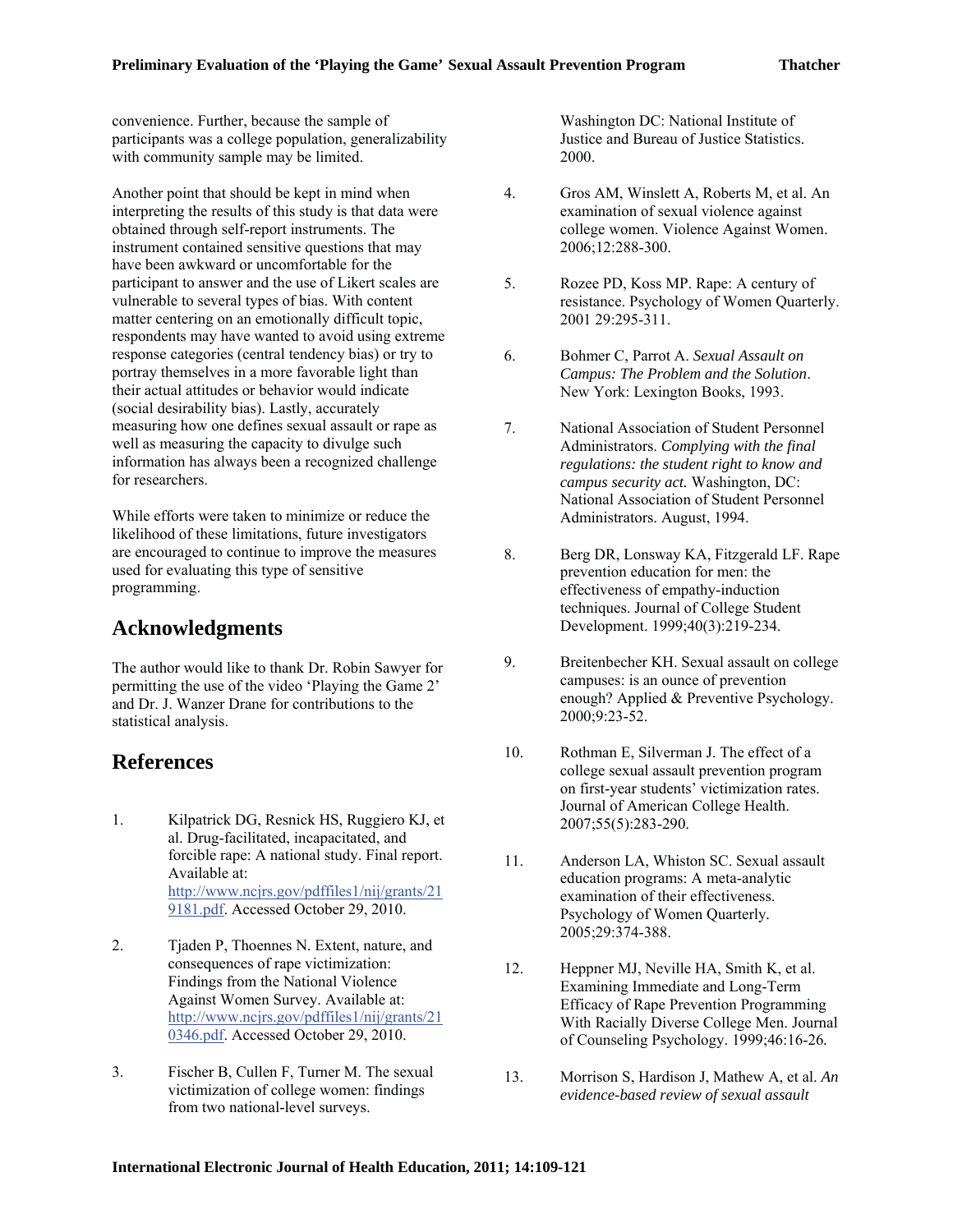*preventive intervention programs.*  Washington, DC: National Institute of Justice (NCJ #207262); 2004.

- 14. Heppner MJ, Humphrey CF, Hillenbrand-Gunn TL, et al. The Differential Effects of Rape Prevention Programming on Attitudes, Behavior, and Knowledge. Journal of Counseling Psychology. 1995;42(4):508- 518*.*
- 15. Hickman LJ, Jaycox LH, Aronoff J. Dating violence among adolescents: Prevalence, gender distribution, and prevention program effectiveness. Trauma, Violence, and Abuse. 2004;5(2):123-142.
- 16. Sawyer R. *Playing the Game 2: Facilitator's Guide*. Healthvisions Media. 2007.
- 17. Nelson M, Suchman S. *Playing the Game 2*. United States: Healthvisions Media. 2007.
- 18. Lanier CA, Elliot MN. A New Instrument for the Evaluation of a Date Rape Prevention Program. Journal of College Student Development. 1997;38(6):673-676.
- 19. California State University Fresno: Institutional Research, Assessment and Planning. Available at: http://csufresno.edu/irap/data/documents/Fal l0910/Demographics/01.pdf. Accessed February 8, 2011.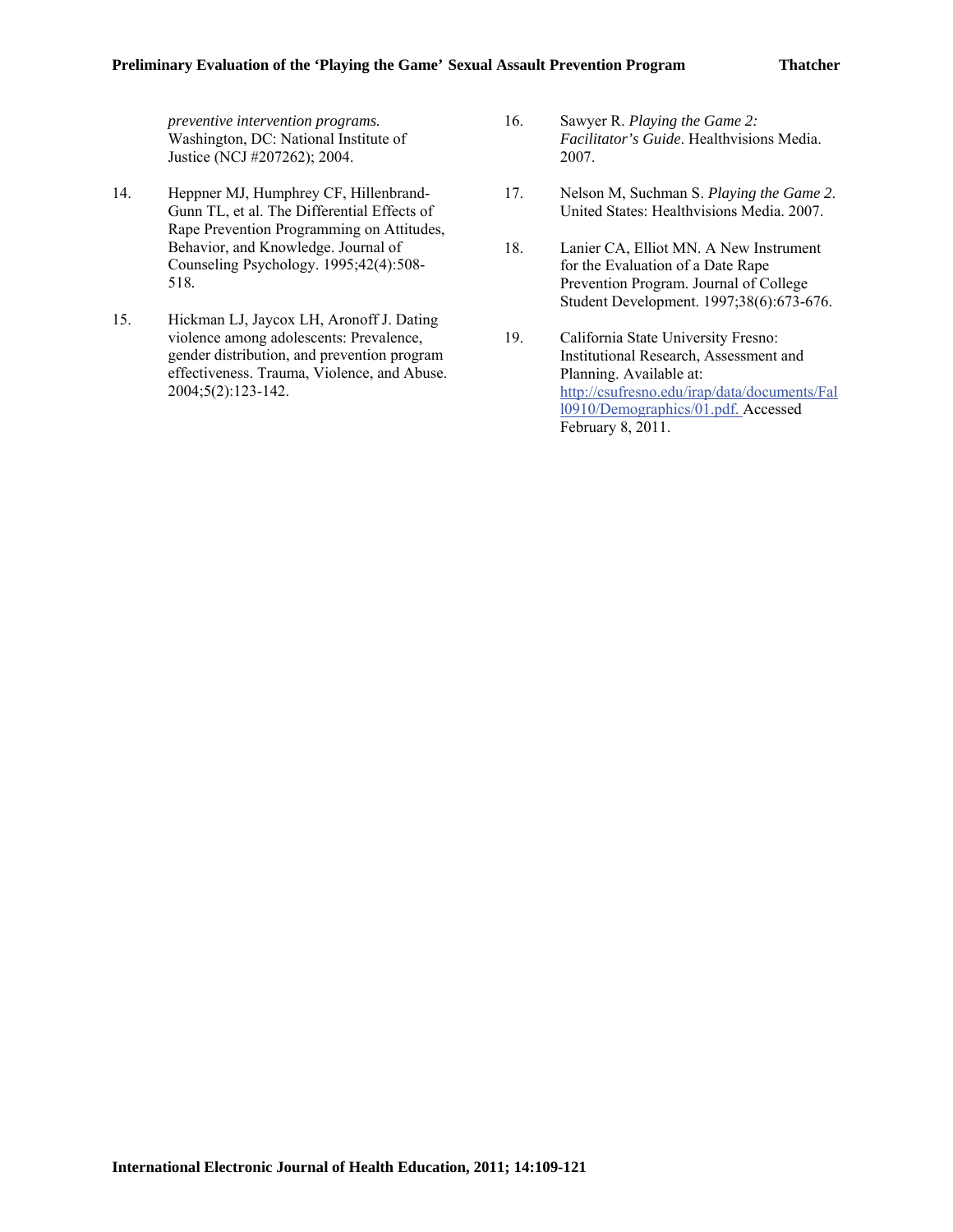#### **Table 1: Demographic Characteristics of Program Participants**

|                            | Control          |               | Video            |                                    | Theatre     |               |  |
|----------------------------|------------------|---------------|------------------|------------------------------------|-------------|---------------|--|
|                            | $(n = 212)$      |               | $(n = 90)$       |                                    | $(n = 195)$ |               |  |
|                            |                  |               |                  |                                    |             |               |  |
| Gender                     | $\boldsymbol{n}$ | $\frac{0}{0}$ | $\pmb{n}$        | $\mathbf{0}_{\mathbf{0}}^{\prime}$ | $\pmb{n}$   | $\frac{0}{0}$ |  |
| Female                     | 121              | 57.1          | 51               | 56.7                               | 122         | 62.6          |  |
| Male                       | 91               | 42.9          | 39               | 43.3                               | $73\,$      | 37.4          |  |
| Race                       |                  |               |                  |                                    |             |               |  |
| Asian                      | 39               | 18.6          | 19               | 21.1                               | 45          | 23.1          |  |
| Black                      | 19               | 9.1           | $\sqrt{5}$       | 5.6                                | 10          | 5.1           |  |
| Hispanic                   | 73               | 34.8          | $38\,$           | 42.2                               | 58          | 29.7          |  |
| White                      | 65               | $31.0\,$      | 21               | 23.3                               | 64          | 32.8          |  |
| Other                      | 16               | $7.5\,$       | $\boldsymbol{7}$ | $7.8\,$                            | $18\,$      | 9.2           |  |
| <b>Activities</b>          |                  |               |                  |                                    |             |               |  |
| Athlete                    | $18\,$           | $8.5\,$       | $\sqrt{6}$       | $6.7\,$                            | 12          | $6.1\,$       |  |
| Greek                      | 23               | $10.9\,$      | $\,8$            | $8.9\,$                            | $3\sqrt{1}$ | 15.9          |  |
| Victimization              |                  |               |                  |                                    |             |               |  |
| Sex Assaulted <sup>a</sup> | 32               | 15.1          | $17\,$           | 18.9                               | 40          | 20.5          |  |
| Raped <sup>b</sup>         | $\overline{4}$   | 1.9           | $\sqrt{6}$       | 6.7                                | 11          | 5.6           |  |

<sup>a</sup> Significant difference between control and theatre group (F 4.00,  $df = 2$ ,  $p=0.0191$ )

<sup>b</sup> Significant difference between control and theatre group (F 3.87,  $df = 2$ ,  $p = .0217$ )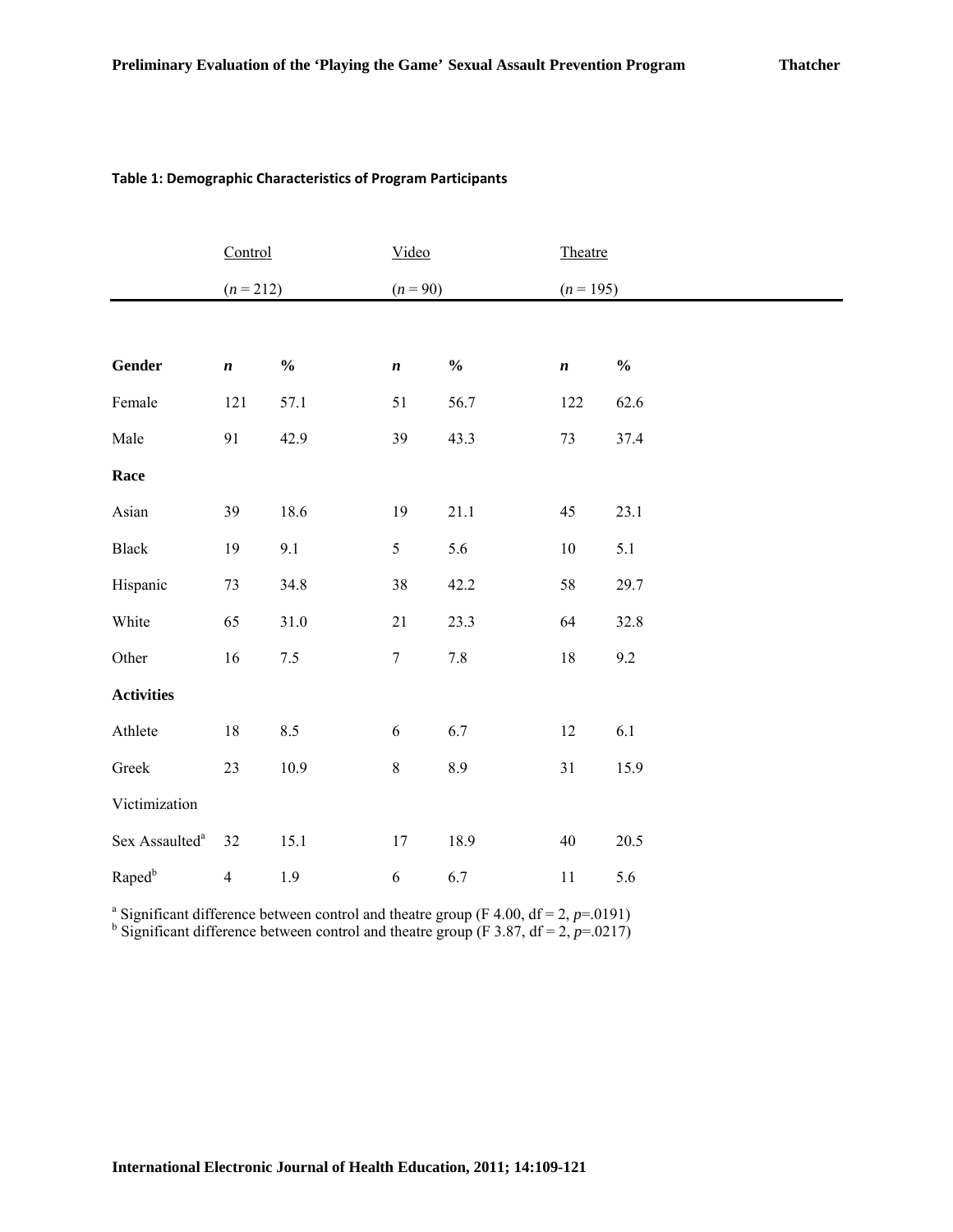|                    | Theatre<br>$(n = 195)$ | Video<br>$(n = 90)$                            | Control<br>$(n = 212)$ |      |                |                  |
|--------------------|------------------------|------------------------------------------------|------------------------|------|----------------|------------------|
|                    |                        | Mean Chng (SD) Mean Chng (SD) Mean Chng (SD) F |                        |      | df             | $\boldsymbol{p}$ |
| Share Expens       | 0.00(0.36)             | 0.00(0.38)                                     | 0.01(0.32)             | 0.54 | $\overline{2}$ | .6456            |
| <b>Dstry Rmnce</b> | 0.01(0.38)             | 0.00(0.38)                                     | 0.01(0.32)             | 0.03 | $\overline{2}$ | .9657            |
| Submissive         | 0.01(0.36)             | 0.06(0.34)                                     | 0.00(0.33)             | 0.68 | $\mathfrak{2}$ | .5069            |
| Dress Sexy         | 0.00(0.36)             | $-0.01(0.32)$                                  | 0.05(0.29)             | 1.32 | $\sqrt{2}$     | .2685            |
| Ask Date           | 0.00(0.11)             | 0.03(0.24)                                     | 0.03(0.20)             | 1.25 | $\overline{2}$ | .2866            |
| Promiscuous        | $-0.01(0.36)$          | 0.00(0.29)                                     | 0.05(0.37)             | 1.56 | $\overline{2}$ | .2109            |
| Change Mind        | 0.03(0.22)             | 0.01(0.21)                                     | 0.00(0.22)             | 0.55 | $\sqrt{2}$     | .5786            |
| Appear Easy        | 0.06(0.45)             | 0.06(0.48)                                     | 0.08(0.46)             | 0.07 | $\sqrt{2}$     | .9323            |
| Control Arouse     | 0.05(0.58)             | 0.02(0.56)                                     | 0.01(0.44)             | 0.16 | $\overline{c}$ | .8508            |
| Alc Dec Make       | 0.06(0.68)             | $-0.01(0.52)$                                  | $-0.02(0.56)$          | 4.54 | $\overline{2}$ | $.0141*$         |
| Resistance         | 0.06(0.55)             | 0.10(0.51)                                     | 0.04(0.53)             | 0.35 | $\sqrt{2}$     | .7014            |
| No=Maybe           | $-0.03(0.32)$          | 0.04(0.52)                                     | 0.07(0.35)             | 2.59 | $\overline{2}$ | .0495*           |
| Dinner=Sex         | 0.00(0.00)             | 0.01(0.12)                                     | $-0.01(0.08)$          | 1.98 | $\overline{c}$ | .1392            |
| Provoke Rape       | $-0.05(0.47)$          | $-0.04(0.40)$                                  | 0.10(0.38)             | 6.29 | $\overline{2}$ | $.0020**$        |
| Lie Rape           | 0.01(0.32)             | $-0.01(0.32)$                                  | 0.02(0.30)             | 0.27 | $\overline{2}$ | .7607            |
| Force Alc          | 0.00(0.16)             | 0.01(0.21)                                     | $-0.01(0.14)$          | 0.39 | $\overline{2}$ | .6752            |
| <b>Expect Sex</b>  | 0.13(0.47)             | 0.12(0.38)                                     | 0.09(0.36)             | 0.51 | $\mathfrak{2}$ | .6012            |
| Motivate Desir     | 0.02(0.21)             | 0.01(0.21)                                     | 0.00(0.22)             | 0.78 | $\overline{2}$ | .5996            |
| Ask for Rape       | $-0.05(0.22)$          | 0.04(0.32)                                     | 0.02(0.17)             | 5.84 | $\overline{2}$ | $.0032*$         |
| Fondle Genitals    | $-0.10(0.40)$          | $-0.04(0.43)$                                  | 0.01(0.38)             | 3.37 | $\overline{2}$ | $.0355**$        |

#### **Table 2: Difference in Mean Attitude Change among Study Participants (ANOVA)**

\* Significant difference between control and theatre group were noted at  $p < 0.05$ .

\*\* Significant difference between control and both intervention groups were noted at  $p < 0.05$ .

(Note: items 1, 9 and 10 reflect attitudes that would be considered desirable in our society and therefore a positive trend would be expected when determining program effectiveness. The remaining items (2-8, 11-20) reflect attitudes that would not be considered desirable in our society and therefore a negative trend would be expected when determining program effectiveness.)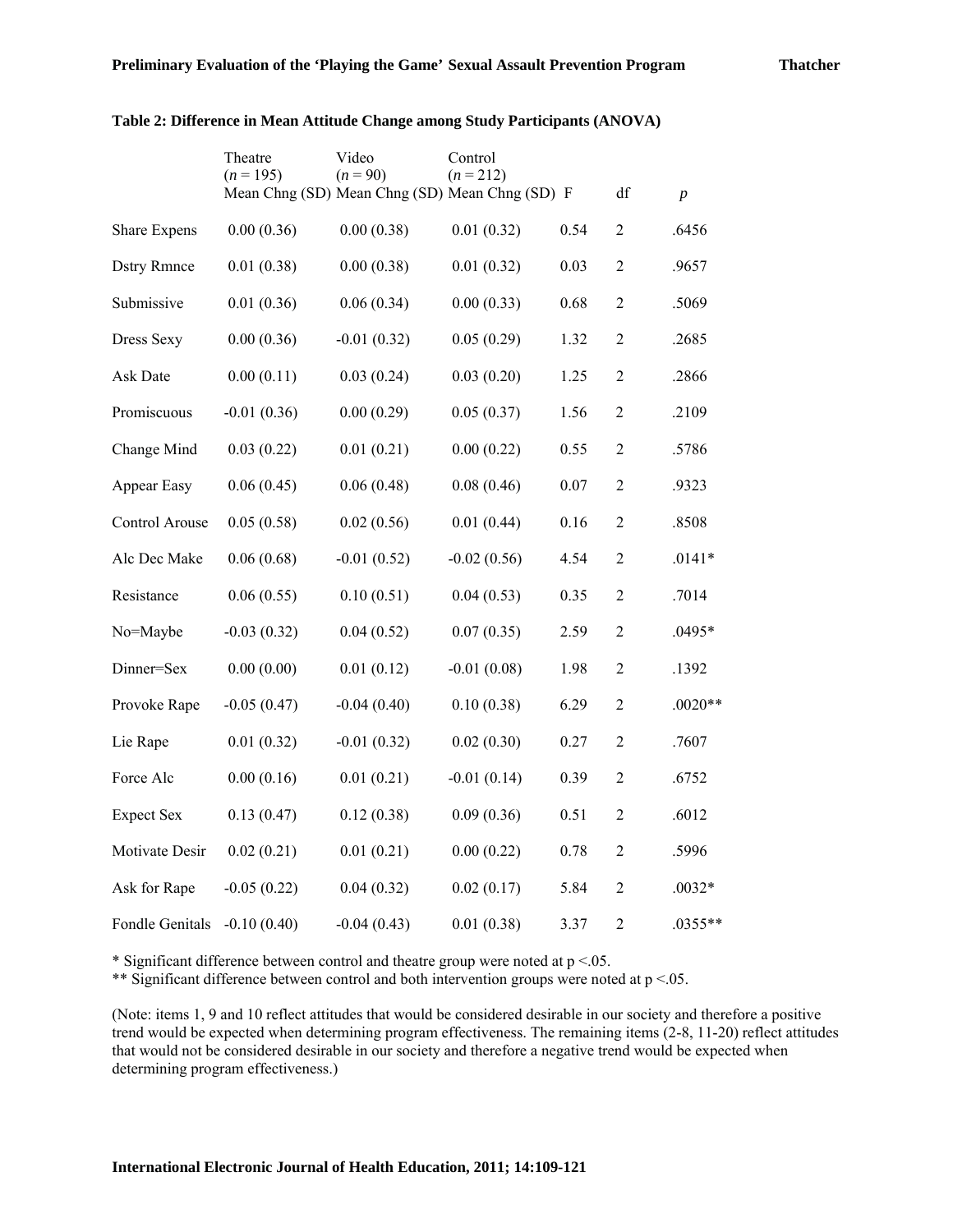|               | Theatre<br>$(n=195)$                           | Video<br>$(n = 90)$ | Control<br>$(n=212)$ |      |                |                  |  |
|---------------|------------------------------------------------|---------------------|----------------------|------|----------------|------------------|--|
|               | Mean Chng (SD) Mean Chng (SD) Mean Chng (SD) F |                     |                      |      | df             | $\boldsymbol{p}$ |  |
|               |                                                |                     |                      |      |                |                  |  |
| Stop at 'No'  | $-0.02(0.14)$                                  | $-0.03(0.24)$       | 0.04(0.24)           | 3.13 | $\overline{2}$ | $.0450**$        |  |
| Intox Sex     | 0.01(0.30)                                     | $-0.02(0.50)$       | $-0.03(0.26)$        | 1.27 | $\overline{2}$ | .2824            |  |
| Partner Intox | 0.04(0.26)                                     | 0.01(0.21)          | 0.00(0.22)           | 0.98 | $\overline{2}$ | .6126            |  |
| Try Touch     | $-0.03(0.50)$                                  | 0.01(0.52)          | 0.05(0.40)           | 1.21 | 2              | .0985            |  |
| Won't Stop    | 0.03(0.42)                                     | 0.07(0.39)          | $-0.01(0.44)$        | 2.07 | $\overline{2}$ | .0511            |  |
| Parked Car    | 0.02(0.28)                                     | 0.01(0.20)          | 0.02(0.12)           | 1.23 | $\overline{2}$ | .3996            |  |
| Sexist Comnt  | 0.03(0.31)                                     | 0.03(0.21)          | 0.01(0.16)           | 1.06 | 2              | .4901            |  |

#### **Table 3: Difference in Mean Behavior Change among Study Participants (ANOVA)**

\*\* Significant difference between control and both intervention groups were noted at  $p < 0.05$ .

(Note: items 21 and 27 reflect behaviors that would be considered desirable in our society and therefore a negative trend would be expected when determining program effectiveness. The remaining items (22-26) reflect behaviors that would not be considered desirable in our society and therefore a positive trend would be expected when determining program effectiveness.)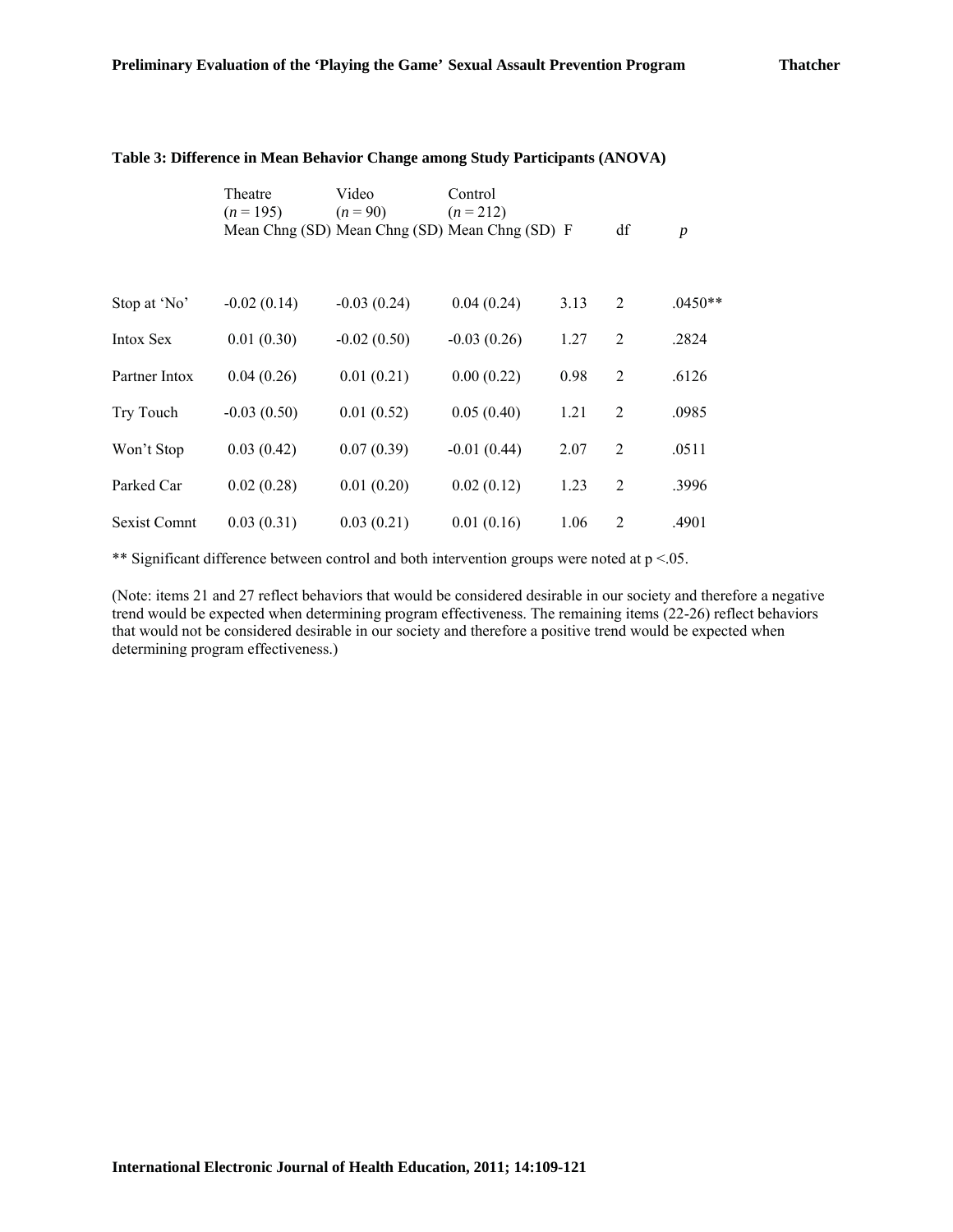### **Appendix 1:**

College Date Rape Attitudes and Behaviors Survey (Lanier, 1997)

#### *Attitudes*

(1) Strongly Disagree (2) Disagree (3) Neutral (4) Agree (5) Strongly Agree

- 1. Males and females should share the expense of a date
- 2. I believe that talking about sex destroys the romance of the particular moment.
- 3. Most women enjoy being submissive in sexual relations.
- 4. If a woman dresses sexy she is asking for sex.
- 5. If a woman asks a man out on a date then she is definitely interested in having sex.
- 6. In the majority of date rapes, the victim is promiscuous or has a bad reputation.
- 7. A man is entitled to intercourse if his partner had agreed to it but at the last moment changed her mind.
- 8. Many women pretend they don't want to have sex because they don't want to appear "easy."
- 9. A man can control his behavior no matter how sexually aroused he feels.
- 10. I believe that alcohol and other drugs affect my sexual decision making.
- 11. The degree of a woman's resistance should be a major factor in determining if a rape has occurred.
- 12. When a woman says "no" to sex what she really means is "maybe."
- 13. If a woman lets a man to buy her dinner or pays for a movie or drinks, she owes him sex.
- 14. Women provoke rape by their behavior.
- 15. Women often lie about being raped to get back at their dates.
- 16. It is okay to pressure a date to drink alcohol in order to improve one's chances of getting one's date to have sex.
- 17. When a woman asks her date back to her place, I expect that something sexual will take place.

#### **International Electronic Journal of Health Education, 2011; 14:109-121**